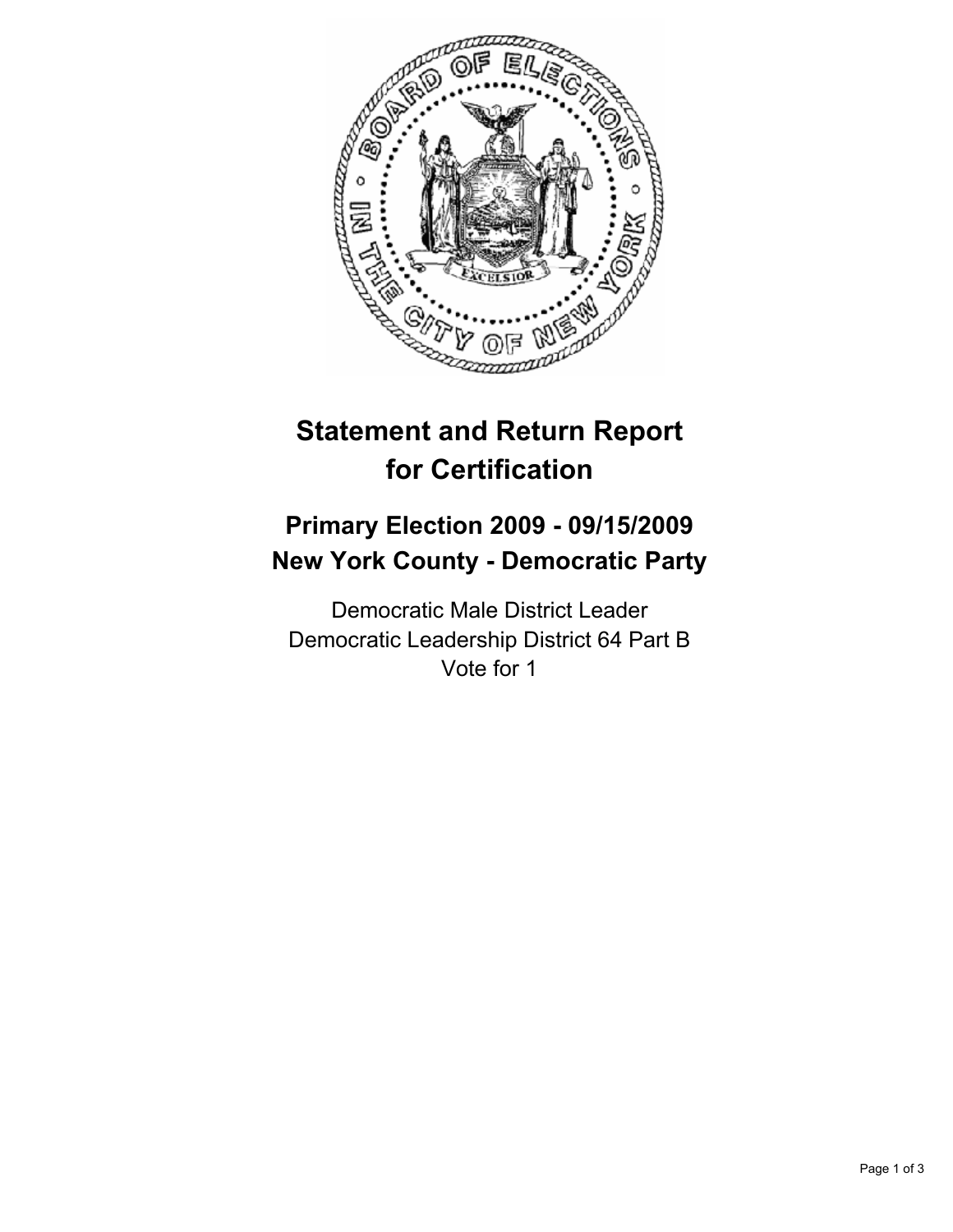

#### **Assembly District 64**

| <b>Total Votes</b> | 2,594 |
|--------------------|-------|
| <b>JOHN QUINN</b>  | 1,325 |
| DAVID DIAZ         | 1,269 |
| AFFIDAVIT          | 70    |
| ABSENTEE/MILITARY  | 71    |
| <b>EMERGENCY</b>   | 32    |
|                    |       |